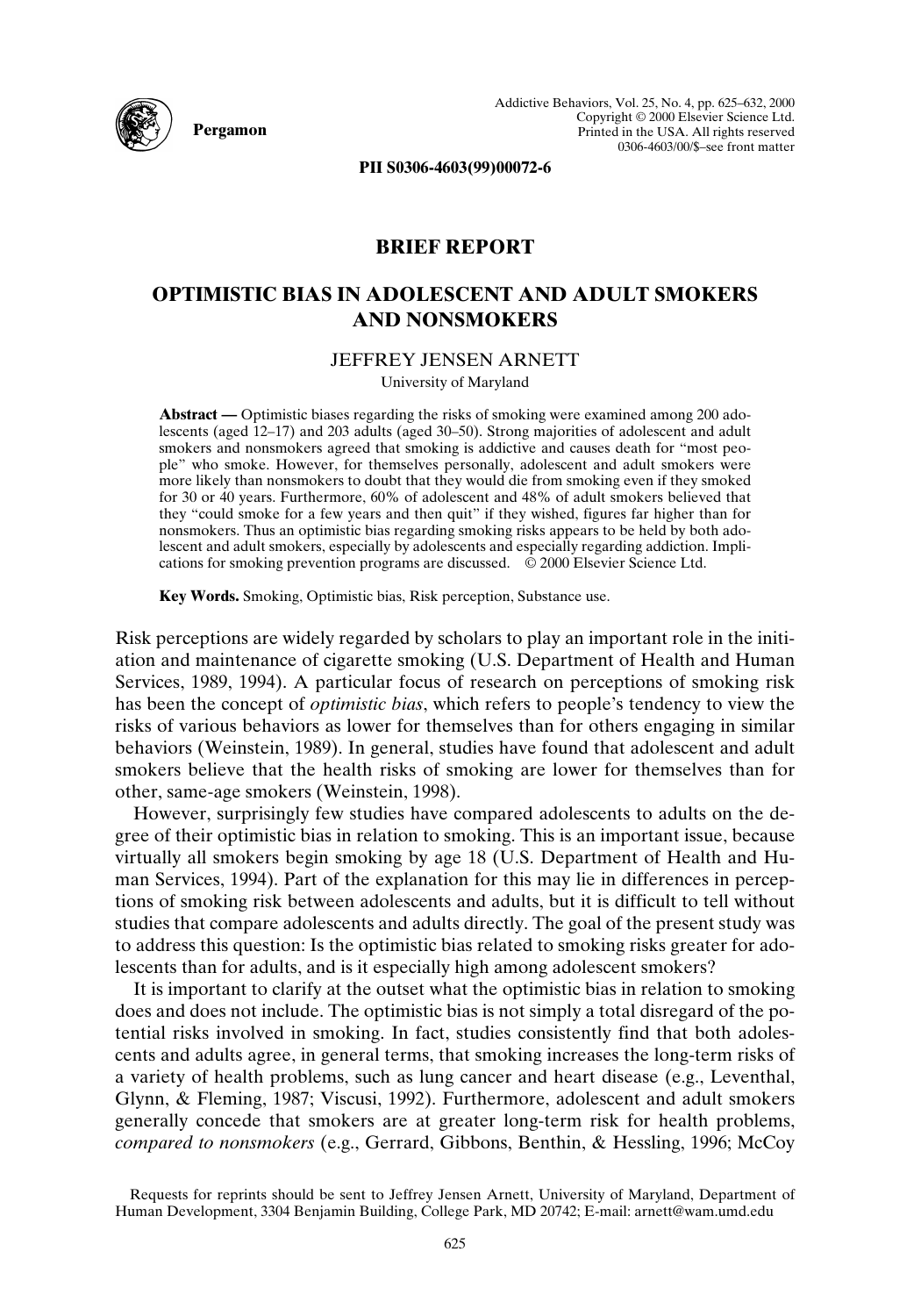et al., 1992). However, adolescent and adult smokers tend to see the health risks of smoking as being lower for themselves *compared to other smokers* their age (Hansen & Malotte, 1986; McCoy et al., 1992). This is the heart of the optimistic bias, in the tendency to see risks as lower for oneself than for others engaging in similar behavior (Weinstein, 1989).

The optimistic bias in relation to smoking has been demonstrated with respect to adolescents and adults in studies using a variety of approaches. With regard to adolescents, Hansen and Malotte (1986) asked adolescents (aged 10–18) to consider the likelihood of four smoking-related health problems for a generalized other (who smokes), a hypothetical self (who smokes), and their actual self. In their risk perceptions comparing the generalized other to the hypothetical self, all groups (smokers and nonsmokers, 10- to 14-year-olds and 15- to 18-year-olds) demonstrated the optimistic bias, i.e., they considered the risks to be greater for the generalized other than for the hypothetical self. The strength of this bias was greatest among the youngest (10–14) smokers. However, perceived health risks to the actual self were higher among smokers than nonsmokers.

In one of the few longitudinal studies of smoking risk perceptions, Gerrard et al. (1996) followed 8th and 10th grade adolescents for 2 years to examine the extent to which smoking risk perceptions would predict smoking behavior, and vice versa. The results after 1 year indicated that for adolescents who took up smoking during that year, cognitive distortions occurred. In particular, when adolescents took up smoking the degree of their health and safety concerns related to smoking decreased. By persuading themselves that the health risks of smoking were remote and not worthy of immediate concern, adolescents could justify continued smoking; lower perceptions of smoking risks predicted further increases in smoking in the follow-up at 2 years.

Slovic (1998) showed that although adolescent smokers may concede the long-term risks of smoking, they tend to downplay the short-term risks. Adolescents (aged 14–20) were asked to agree or disagree with three statements about the short-terms risks of smoking and one statement about the long-term risk. Nearly all the adolescents (96%) agreed with the long-term risk, that smoking a pack a day will eventually harm health. However, the smokers were much less likely than the nonsmokers to agree with the statements concerning short-term risks. Thirty-three percent (33%) of smokers (vs. 11% of nonsmokers) believed there would be no risk at all for the first few years; 40% of smokers (22% of nonsmokers) believed that the very next cigarette probably would cause no harm; 50% of smokers (32% of nonsmokers) believed that harmful effects rarely occur for many years. Slovic concluded that many young smokers perceive themselves to be at little risk from smoking, because they expect to stop smoking before any damage occurs.

In studies of adults, McCoy et al. (1992) found the optimistic bias in a sample aged 18–80 to be stronger for smokers than for ex-smokers or nonsmokers. The adults estimated the risks of three smoking-related diseases for self as smoker, self as nonsmoker, and for "typical smoker." The only persons to demonstrate the optimistic bias were the current smokers, who perceived less risk for self as smoker than for the typical smoker. The results were unrelated to age.

Schoenbaum (1997) focused on perceptions of how smoking behavior is related to probability of early death among adults aged 50–62. Participants' estimates of their likelihood of living to at least age 75 were compared to an objective measure of their likelihood of living to at least age 75, constructed from actuarial studies. Results showed that the estimates of never smokers, former smokers, and current light smok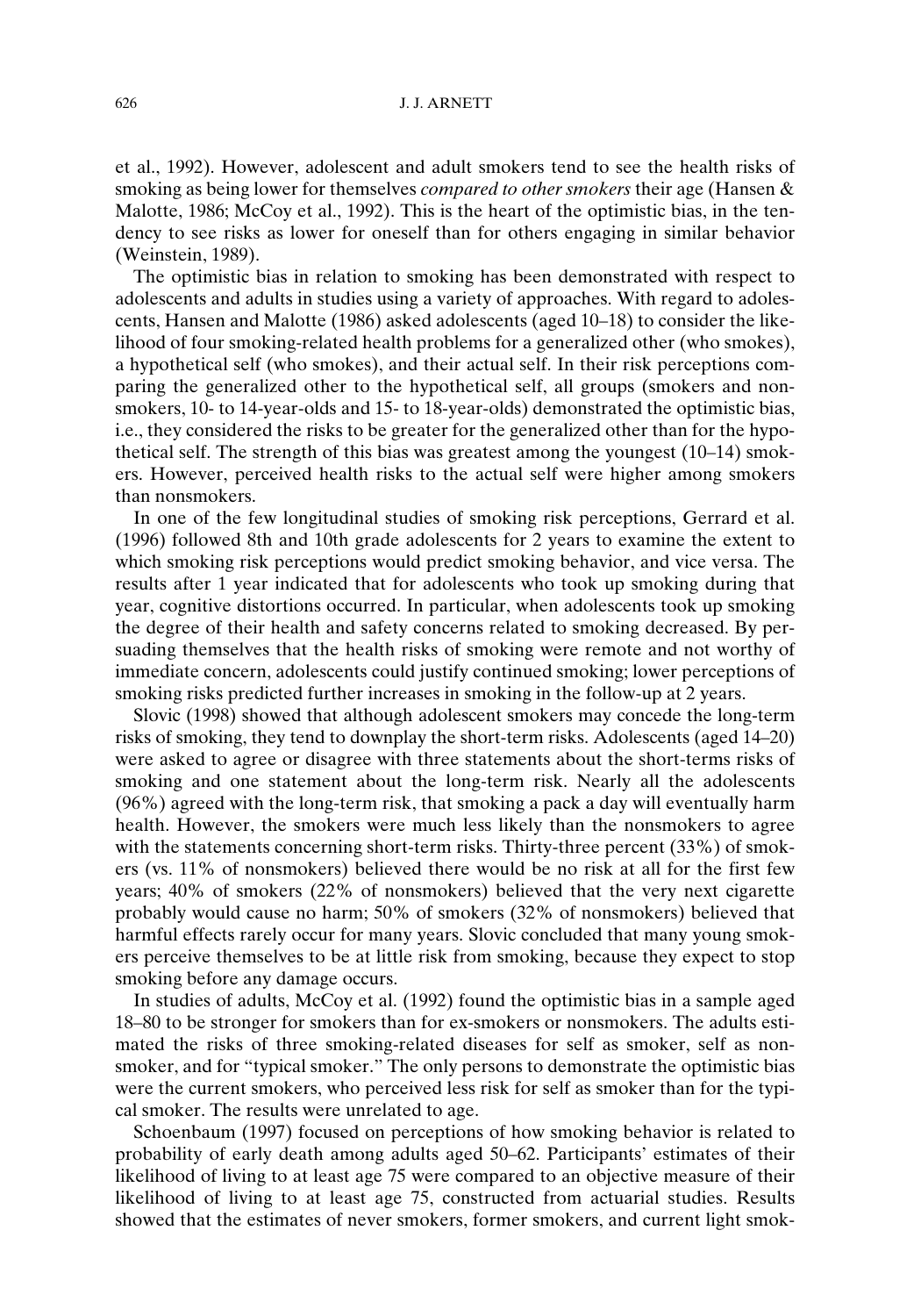ers (fewer than 25 cigarettes a day) were remarkably accurate, with the men's estimates virtually identical to the objective figures (women were less accurate, in the direction of being *less* optimistic than the objective figures). However, heavy smokers (at least 25 cigarettes a day) demonstrated a strong optimistic bias. Their estimates of their likelihood of living to at least age 75 were twice as high as the objective figures for heavy smokers. Even though their estimates were slightly lower than the estimates made by never smokers, former smokers, or current light smokers, given their smoking status they were optimistically biased.

Only one study thus far has included both adolescents and adults. Cohn, Macfarlane, Yanez, and Imai (1995) examined the optimistic bias on smoking and other topics among adolescents and their parents. Responses on a measure of perceived harm indicated a stronger optimistic bias for adolescents, in the sense that adolescents were less likely than their parents to believe that taking part in various activities (including smoking) might result in harm. However, the authors did not compare smokers and nonsmokers, perhaps because smoking was not the focus of the study.

In sum, numerous studies have found evidence of an optimistic bias in relation to smoking. In studies using a variety of methods, the consistent result is that adolescent and adult smokers tend to see the risks of smoking as lower for themselves than for other smokers. However, to date only one study has included both adolescents and adults, and in that study smokers and nonsmokers were not compared.

The goal of the present study was to assess the optimistic bias in relation to smoking among both adolescents and adults. Adolescents and adults were asked about their perceptions of the risks of death from smoking, in general terms as well as for themselves personally. It was hypothesized that the optimistic bias for perceptions of the risk of death from smoking would be stronger for adolescents than for adults, and stronger for smokers than for nonsmokers—strongest of all, then, for adolescent smokers.

However, it was also the goal of the present study to address the issue of the optimistic bias in relation to smoking in a new way, by examining the optimistic bias not just for the long-term health effects of smoking, but with respect to addiction. The Slovic (1998) study indicated that adolescents, especially, exhibit the optimistic bias with respect to short-term consequences of smoking, believing that any serious effects of smoking are unlikely to occur until a person has been smoking for many years. Addiction may be the missing link in this process. That is, it may be that the optimistic bias with respect to smoking lies for many adolescents in the belief that they can smoke for a few years in their youth, then quit before any serious health consequences occur, because they do not believe they will become addicted.

Thus in the present study it was hypothesized that adolescent smokers would be higher than adolescent nonsmokers and higher than adult smokers or nonsmokers in their optimistic bias in relation to smoking addiction—that is, that they would be more likely than the other groups to believe they could smoke for a few years and then quit. However, it was hypothesized that adult smokers would be no more likely than adult nonsmokers to hold an optimistic bias in relation to addiction. It was expected that adult smokers would know all too well that it would be an illusion to believe they could smoke for some years and then quit if they wished (U.S. Department of Health and Human Services, 1988).

### METHOD

### *Participants and procedure*

The participants were 200 adolescents aged 12–17 (89 males and 111 females) and 203 adults aged 30–50 (95 males, 108 females). Data from half of the adolescents and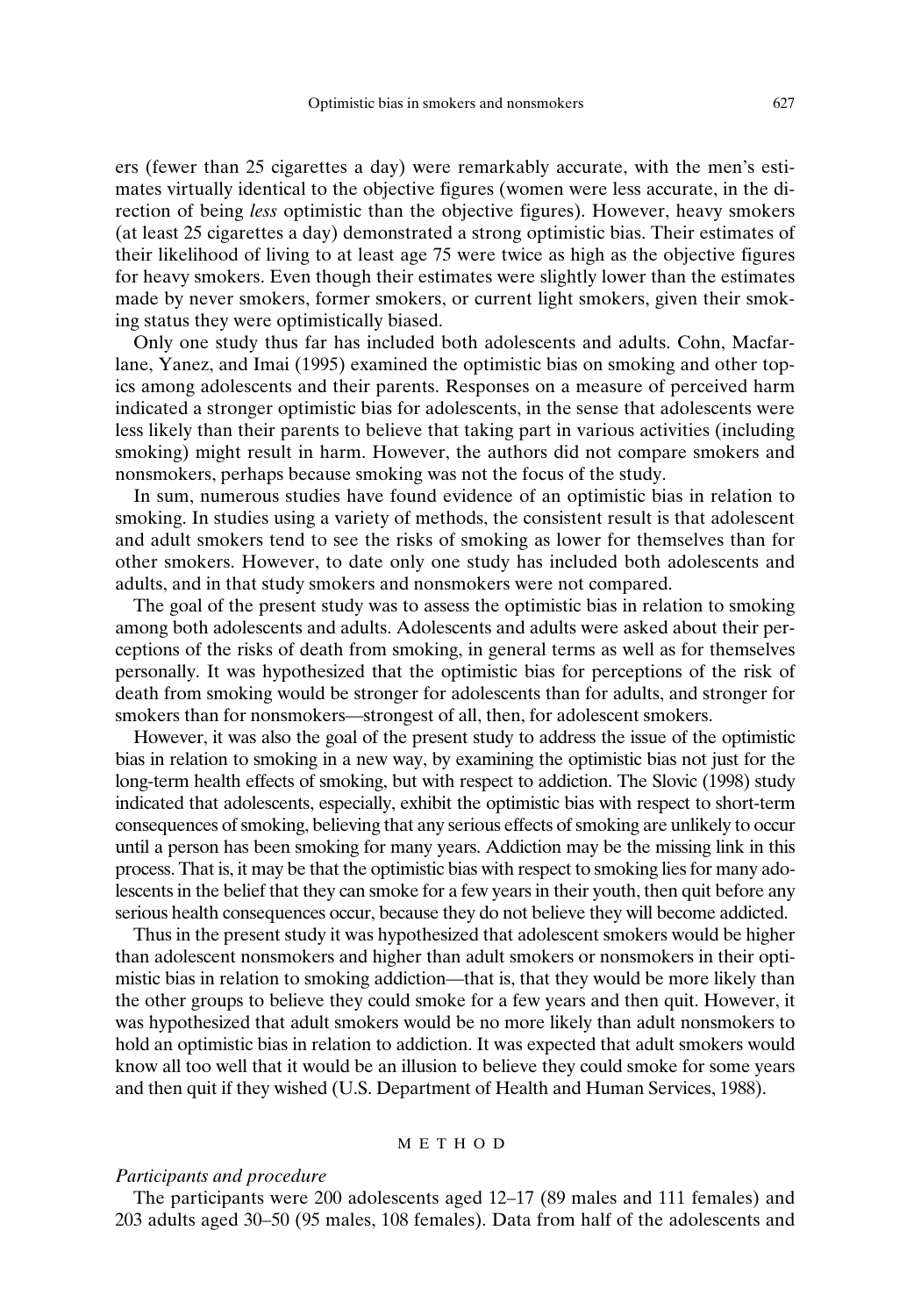### 628 J. J. ARNETT

adults were collected in Seattle, Washington, and from the other half in Spokane, Washington. Among the adolescents, 80% were White, 5% Asian American, 5% Latino, 3% African American, and 7% other ethnic groups. Among the adults, 83% were White, 7% African American, 3% Latino, 3% Asian American, and 4% other ethnic groups. Socioeconomic status (SES) was estimated using mother's educational attainment for the adolescents; for adults, their own educational attainment was used. For both adolescents and adults, the SES of the sample was diverse.

Data were collected using the consumer intercept method (DiFranza, Eddy, Brown, Ryan, & Bogavlensky, 1994). People who appeared to be in the target age range were approached in shopping malls and asked if they would be willing to take part in the study. Once it was confirmed that they met the age criterion, adolescents were offered a \$10 voucher toward purchases at a mall music store in return for their participation; adults were not offered any compensation. Over 70% of the persons approached agreed to participate. All data were collected by research assistants who were blind to the hypotheses of the study.

#### *Measures*

The first part of the questionnaire contained various questions about smoking behavior and attitudes, with most of the items taken from previous studies (e.g., Pierce, Choi, Gilpin, Farkas, & Berry, 1998). Smoking/nonsmoking status was measured by asking participants whether or not they had smoked one or more cigarettes within the past 30 days. This is a measure of smoking status used frequently in research on smoking (U.S. Department of Health & Human Services, 1994).

The second part of the questionnaire contained questions about smoking risk perceptions, intended to measure the extent to which participants held an optimistic bias with regard to smoking risks. The optimistic bias consists essentially of a belief that the risks of a given behavior are lower for oneself than for others. Thus two items were included about the risk of death from smoking, and two items were included about the risk of addiction from smoking. One item on each issue assessed perceived risk to oneself and the other item assessed perceived risk to others. The items are shown in Table 1.

### RESULTS

Twenty-four percent (24%) of the adolescents and 32% of the adults had smoked at least one cigarette in the past 30 days. There were no gender differences in smoking

|                                                                                                                                                 | % Agree (slightly or strongly) |                |                   |         |  |  |
|-------------------------------------------------------------------------------------------------------------------------------------------------|--------------------------------|----------------|-------------------|---------|--|--|
|                                                                                                                                                 | Adolescents                    |                | Adults            |         |  |  |
|                                                                                                                                                 | <b>Nonsmokers</b>              | <b>Smokers</b> | <b>Nonsmokers</b> | Smokers |  |  |
| "Most people who smoke all their lives eventually<br>die from an illness caused by smoking."                                                    | 86                             | 82             | 85                | 74      |  |  |
| "I doubt that I would ever die from smoking even<br>if I smoked for 30 or 40 years."                                                            | 12                             | 29             | 7                 | 22      |  |  |
| "Most people who smoke for a few years become"<br>addicted and can't stop."<br>"I could smoke for a few years and then quit if I<br>wanted to." | 90                             | 71             | 86                | 81      |  |  |
|                                                                                                                                                 | 26                             | 60             | 25                | 48      |  |  |

Table 1. Optimistic bias, smokers and nonsmokers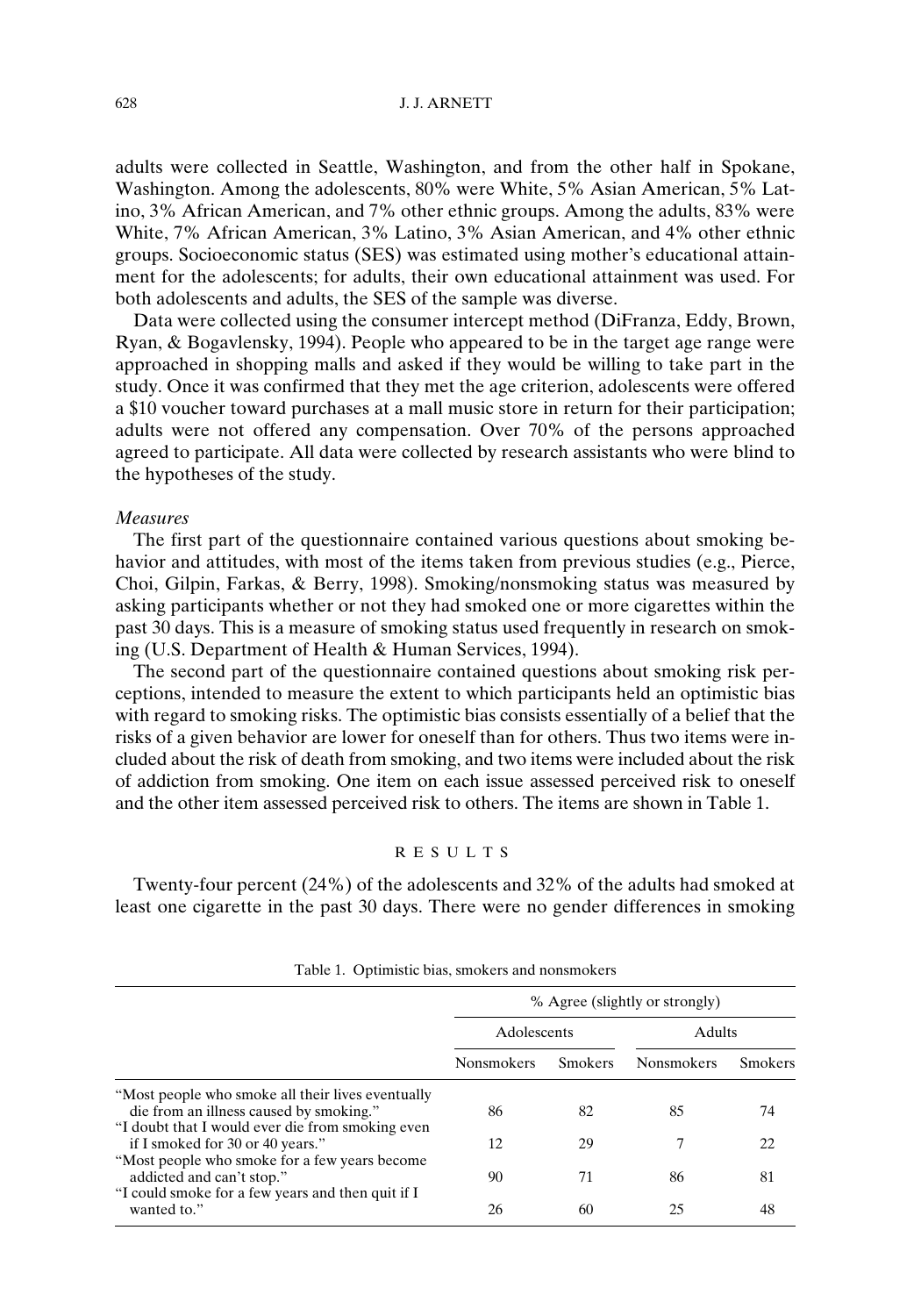prevalence among adolescents, but among adults males were significantly more likely than females to have smoked in the past 30 days—40% males, 24% females; chisquare  $(1,201) = 5.73$ ,  $p < .05$ . Smoking prevalence increased with age among adolescents, from 4% of 12-year-olds to 41% of 17-year-olds. There were no age differences in smoking prevalence among adults.

Table 1 summarizes the frequencies of participants' responses to the items assessing optimistic bias, for adolescent and adult smokers and nonsmokers. (Responses were dichotomized in the table for clarity of presentation, but the entire 4-point scale was used in the analyses). Adolescent smokers were significantly less likely than adolescent nonsmokers to agree that most people who smoke become addicted; chi-square  $(3, 193) = 17.15$ ,  $p < .001$ . There was also a trend for adult smokers to be less likely than adult nonsmokers to agree that most smokers eventually die from an illness caused by smoking; chi-square  $(3, 197) = 7.21$ ,  $p < .10$ . Nevertheless, a strong majority of participants, whether adolescents or adults, smokers or nonsmokers, agree in general terms that smoking is addictive and causes death over the long term.

However, smokers were considerably less likely than nonsmokers to apply those risks to themselves. Among both adolescents and adults, smokers were more than twice as likely as nonsmokers to doubt they would die from smoking even if they smoked for 30 or 40 years; chi-square  $(3, 193)$  (adolescents) = 8.45,  $p < .05$ ; chi square  $(3, 197)$  (adults) = 12.97,  $p < .01$ . Still, even among smokers, only 29% of the adolescent smokers and 22% of the adult smokers agreed slightly or strongly that they doubted they would die from smoking even if they smoked for 30 or 40 years.

The disparity between risk to oneself and risk to others was especially pronounced for smokers in their perceptions of the risk of addiction. Sixty percent (60%) of the adolescent smokers and 48% of the adult smokers indicated that they believe they could smoke for a few years and then stop if they wished. Nonsmokers were considerably less likely to believe this, for both adolescents and adults. For adolescents, chi-square  $(3, 193) = 26.34, p < .001$ ; for adults, chi-square  $(3, 194) = 18.41, p < .001$ .

Logistic regression analyses were conducted to examine the extent to which the optimistic bias items would predict smoking status when key demographic variables age, gender, and socioeconomic status (SES)—were taken into account. Ethnicity was not included in the analyses because there were too few participants in any given ethnic group to make comparisons possible; they could not be collapsed into a "non-White" comparison group because American ethnic groups vary widely in smoking behavior (U.S. Department of Health and Human Services, 1994). SES was represented by mother's education for the adolescents and by their own educational attainment for the adults. The optimistic bias items were the items assessing perceived risk of death to self from smoking and perceived risk of addiction to self from smoking. The demographic variables and the optimistic bias items were entered simultaneously into each equation. Risk of death and risk of addiction were examined in separate analyses, for adolescents and for adults.

Optimistic bias was used as an independent variable and smoking status as the dependent variable, on the basis of the theoretical view that optimistic bias contributes to smoking initiation. However, it is acknowledged that smoking also influences the optimistic bias and the optimistic bias serves to maintain smoking behavior. The effects are reciprocal, and it would have been possible to use smoking status as an independent variable and optimistic bias as the dependent variable in the analyses.

The results of the logistic regression analyses are shown in Table 2. Optimistic bias was a stronger and more consistent predictor of smoking status than any of the demo-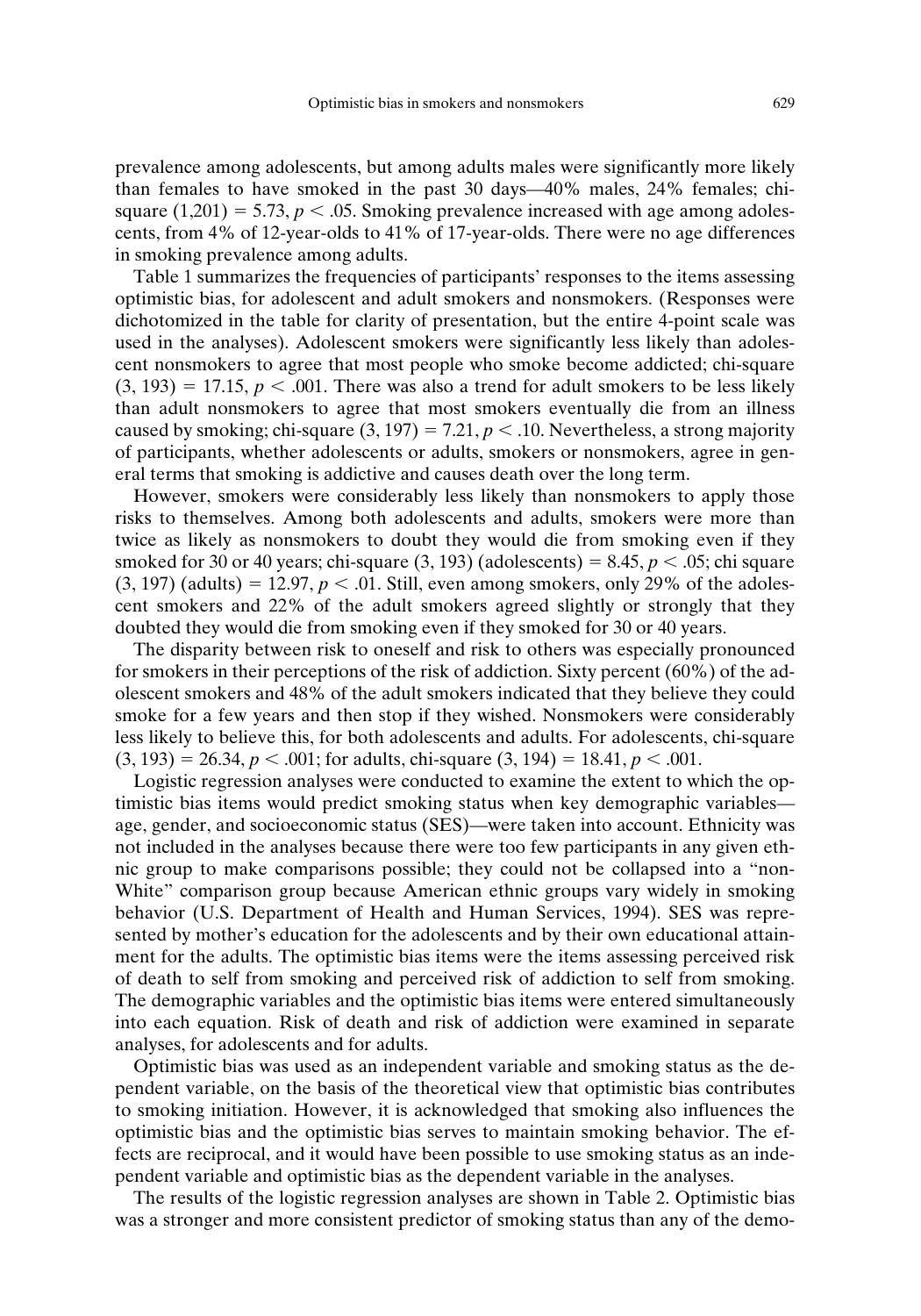|                   | Age       | Gender   | <b>SES</b> | Optimistic bias | $x^2$      |
|-------------------|-----------|----------|------------|-----------------|------------|
| Adolescents       |           |          |            |                 |            |
| Risk of death     | $1.42***$ | .81      | .97        | $1.38*$         | $17.14***$ |
| Risk of addiction | $1.35**$  | .90      | .91        | $2.05***$       | 33.51****  |
| <b>Adults</b>     |           |          |            |                 |            |
| Risk of death     | .96       | .38***   | $.62***$   | $1.67***$       | 28.21****  |
| Risk of addiction | .97       | $.37***$ | $.56***$   | $1.70***$       | 34.92****  |

Table 2. Logistic regression analyses predicting smoking status

*Note*. The numbers shown are the odds ratios.  $SES =$  socioeconomic status.

 $*_{p}$  < .10; \*\**p* < .05; \*\*\**p* < .01; \*\*\*\**p* < .001.

graphic variables, for both adolescents and adults. For adolescents, optimistic bias regarding addiction risk was a stronger predictor of smoking status than optimistic bias regarding death risk; optimistic bias regarding death risk only approached significance as a predictor of smoking status ( $p < .10$ ). Age was related to smoking status among adolescents, with older adolescents more likely to have smoked in the past 30 days. Among adults, gender and SES were related to smoking status, with males more likely than females to have smoked in the past 30 days, and with the likelihood of smoking inversely related to SES. Optimistic bias regarding depth risk and regarding addiction risk both strongly predicted smoking status for adults.

# DISCUSSION

Although optimistic bias has been found to be related to smoking behavior among both adolescents and adults (Weinstein, 1998), up to now only one study (Cohn et al., 1995) had included both adolescents and adults. The results of the present study confirmed the finding of Cohn et al. (1995) that the optimistic bias in relation to smoking is stronger for adolescents than for adults. Furthermore, unlike Cohn et al., the present study also compared the optimistic bias among smokers and nonsmokers. The optimistic bias was found to be stronger among smokers than among nonsmokers, for both adolescents and adults.

Perhaps the most notable findings of the study concerned responses to the items on optimistic bias and smoking addiction. This is an area that has not been investigated previously in the literature on optimistic bias. The findings of the present study indicated that the optimistic bias regarding addiction may play a key role in adolescent smoking. Strong majorities among all groups—adolescents and adults, smokers and nonsmokers—agreed that "Most people who smoke for a few years become addicted and can't stop." However, 60% of adolescent smokers nevertheless believed that "I could smoke for a few years and then quit if I wanted to."

This shows that many adolescent smokers hold an optimistic bias on this issue they believe that the addictiveness of smoking that applies to "most people" does not apply to themselves. The finding also suggests that their optimistic bias regarding smoking addiction may play an important role in their decision to initiate smoking. Why do so many young people start smoking even though they acknowledge that smoking leads to illness and death over the long term? Partly because some of them (in this study, 29%) believe that they will never die from smoking, even if they acknowledge that most smokers eventually die from smoking. However, an even higher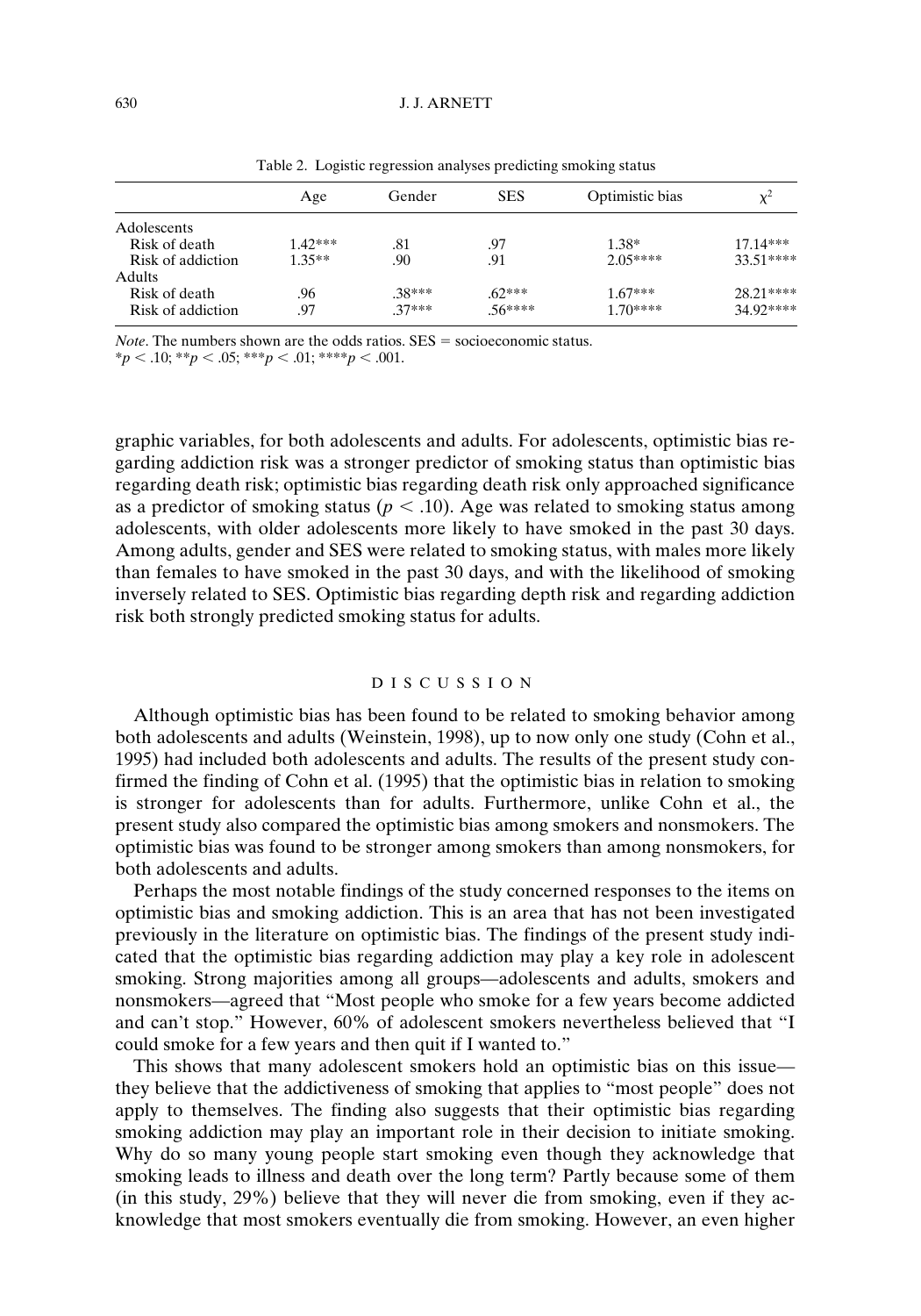proportion—60%, in this study—evidently believe that the long-term risks of smoking do not apply to them because they will be able to quit any time they wish. They believe they can take up smoking during adolescence with impunity, because they can quit long before illness and death result from their smoking behavior. Evidence indicates that they are likely to find, after smoking for a few years, that quitting smoking is more difficult than they anticipated. Longitudinal studies by the "Monitoring the Future" project have shown that the majority of high school seniors who smoke but believe they will not be smoking in 5 years nevertheless remain smokers when followed up 5 years later (U.S. Department of Health and Human Services, 1994).

Although it was expected that adolescent smokers would hold an optimistic bias regarding smoking addiction, the finding that adult smokers also hold a substantial optimistic bias regarding smoking addiction was unexpected. Nearly half (48%) of adult smokers believed that they could "smoke for a few years and then quit if I wanted to" (compared to only 25% of adult nonsmokers). This is surprising in light of evidence that over 70% of adult smokers have tried to quit at least once without success (U.S. Department of Health and Human Services, 1988). One would think that most adult smokers would be acutely aware of the addictive power of cigarettes. It may be that adult smokers' inability to quit, along with their belief that smoking eventually causes a mortal illness, creates an untenable cognitive dissonance that they resolve by continuing to believe that they will be able to quit "someday," soon enough to avoid an early death. This finding should be explored further in interviews with adult smokers.

# *Implications for smoking prevention programs*

The findings of the present study contain important implications for programs intended to prevent youth smoking. Because the optimistic bias regarding smoking addiction is so strong among adolescent smokers, the effectiveness of prevention programs may be enhanced if they focus on awareness of the risk of addiction rather than solely on the long-term consequences of smoking. To adolescents at the prime ages for smoking initiation—ages 12 to 17—the potential danger of lung cancer or heart disease 30 or 40 years from the present may seem too remote to be worth considering as part of their decision of whether to begin smoking. However, it may be possible to make the potential danger more real and present to them by stressing addiction, and how addiction in turn can make it difficult to quit in order to avoid eventual illnesses from smoking.

This finding also suggests that it may useful to include a statement on the risk of addiction as one of the warning statements required on cigarette packs. As part of a settlement of tobacco litigation, tobacco manufacturer Liggett recently agreed to include the statement "Smoking is addictive" on all cigarette packs they produce. A similar statement could be sought from other tobacco manufacturers as well, perhaps as part of the settlement of current or future litigation against these manufacturers.

### *Summary and conclusion*

The results of the present study indicate that the optimistic bias contributes to smoking behavior, especially with respect to addiction and especially among adolescents. It appears to be easy for many adolescents to believe that they are exempt from the risk of addiction that applies to others. How to persuade them of the reality of the risk of addiction to themselves, and the risk of an eventual early death from smoking if they cannot break the addiction, is a question that presents a serious challenge to the efforts of those constructing smoking prevention programs.